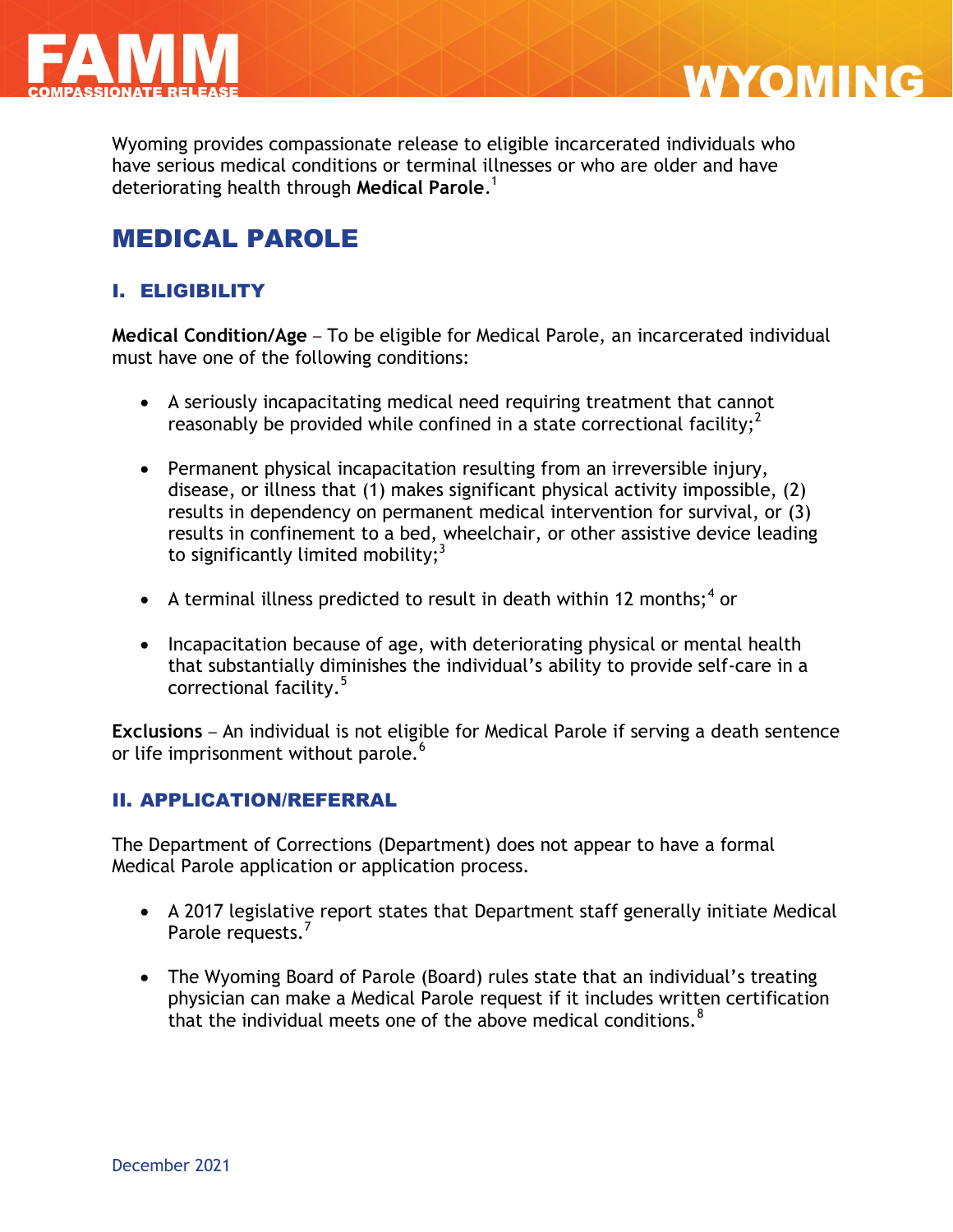#### III. DOCUMENTATION AND ASSESSMENT

According to information the Department provided to the Wyoming Legislature, the following tasks are usually carried out when processing a Medical Parole case:<sup>9</sup>

- The incarcerated individual's assigned caseworker submits a request for Medical Parole consideration to the appropriate housing manager. If approved, a "multidisciplinary team" (including medical personnel, a caseworker and case team leader, the unit and/or housing manager, and any other appropriate staff) meets to discuss the request.  $^{\text{\textregistered}}$
- If the team supports the Medical Parole request, the unit manager sends an email to the health services administrator asking for a letter from the incarcerated individual's treating physician supporting the request.<sup>11</sup>
- The caseworker completes a "parole summary" outlining the person's activities while incarcerated (including education and/or work programs), disciplinary violations, employment history, criminal history, and length of sentence.<sup>12</sup>
- The parole summary and physician's letter are forwarded to the Board for consideration.<sup>13</sup>

### IV. DECISION-MAKING PROCESS

**Decision-Maker** – The Wyoming Board of Parole decides all Medical Parole decisions.

#### **Decision Process**

- Notice If an individual is otherwise ineligible for parole, the Board must give notice of a Medical Parole hearing to the prosecuting attorney and sentencing court and give them the opportunity to provide input.<sup>14</sup>
- Documentation At the Board's request, a licensed physician can make an independent medical evaluation, which is provided to the Board and paid for by the Department.<sup>15</sup>
- Hearings The full Board consists of seven members and approval of Medical Parole requests must be made by a two-thirds majority vote.<sup>16</sup>
	- o Medical Parole hearings are conducted by at least three members of the Board. The other Board members required for the decision (i.e., the two-thirds majority vote) must review the written evidence and the audio of the hearings before making their decisions either by phone or in writing.<sup>17</sup>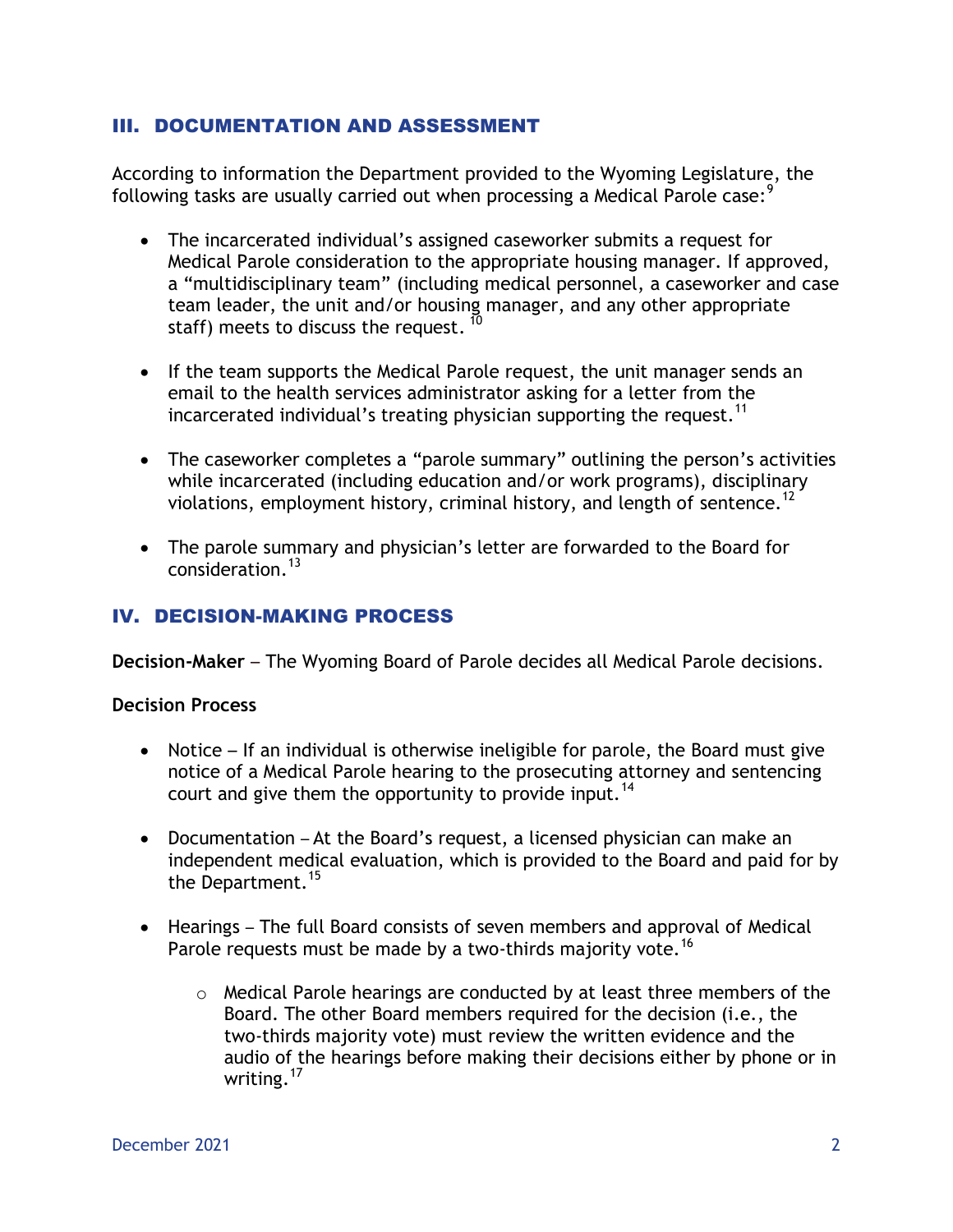$\circ$  The Board will only grant Medical Parole if it can determine that an individual meets the medical criteria and (1) is unlikely to violate the law if released; (2) has community living arrangements in place; (3) has sufficient resources available to meet living expenses and medical needs; and (4) does not have a medical condition that would endanger public health, safety, or welfare if released or has a proposed living arrangement that protects the public from "any threat of harm the individual's medical condition may pose." 18

The Board must make its final decision no more than 15 days after the date of the hearing unless the case is postponed so that additional information can be obtained.<sup>19</sup> The Board must make its Medical Parole findings and determinations on the record.<sup>20</sup>

**Conditions and Pre-Release Planning** – The Board can impose any terms and conditions of parole that it considers necessary, including a requirement that the formerly incarcerated individual submit medical progress reports at least every six months. $^{21}$ 

## V. POST-DECISION

**Denials and Appeal Rights** – The Medical Parole statute and Board of Parole rules do not provide any information on appealing a denial of Medical Parole.

**Revocation/Termination** – The Board can revoke Medical Parole if (1) the individual violates a condition of parole or (2) the medical condition no longer exists or has improved to the extent that the justification for Medical Parole no longer exists.<sup>22</sup>

## VI. REPORTING/STATISTICS

Wyoming law does not require the Board to report how many individuals have received Medical Parole. In response to a request for information from FAMM, the Board of Parole provided the following statistics:<sup>23</sup>

- In 2019, three individuals requested Medical Parole. Of those, one person was granted Medical Parole, one person was denied, and one person died while the request was being reviewed.
- In 2020, two individuals requested Medical Parole. Of those, one was granted and one was denied.

In 2017, the Wyoming Legislative Service Office reported that the Board had granted only five Medical Parole cases in 10 years (2007 to 2017).<sup>24</sup>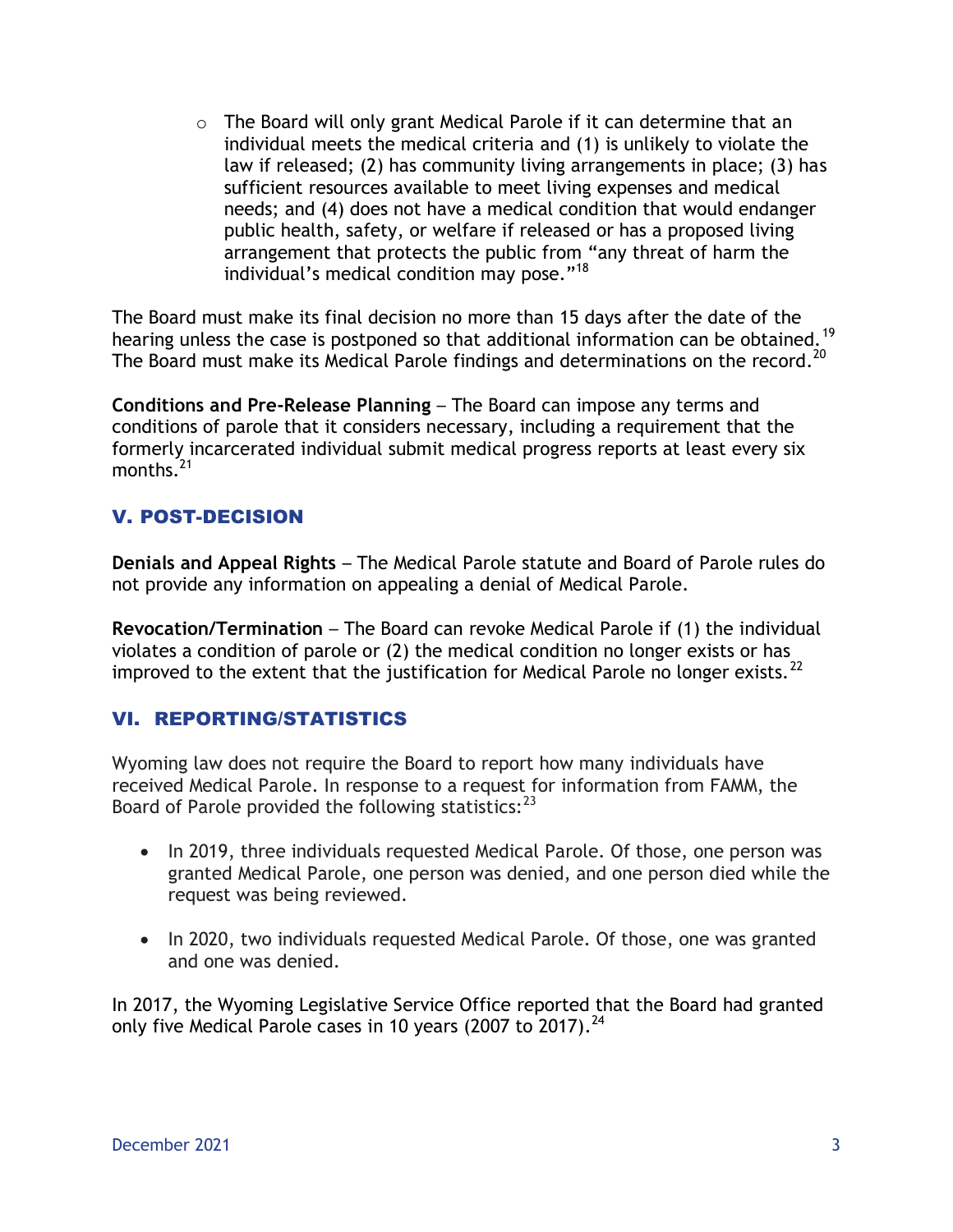# WYOMING COMPASSIONATE RELEASE PRIMARY LEGAL SOURCES

### MEDICAL PAROLE

#### **Statute**

Wyoming Statutes, § 7-13-424 (2020), available through the Wyoming Legislature, https://wyoleg.gov/statutes/compress/title07.pdf.

#### **Agency Policy**

Wyoming Board of Parole, Policy and Procedure Manual (2018), Medical Parole Chapter, [https://drive.google.com/file/d/1wkXChfYsBtG7RXzGkU-grIHLmGtI6oEA/view.](https://drive.google.com/file/d/1wkXChfYsBtG7RXzGkU-grIHLmGtI6oEA/view)

# **NOTES**

\* *Id. means see prior note.*

<sup>1</sup> Wy. Stat. Ann. § 7-13-424; Wyoming Board of Parole, Policy and Procedure Manual, Parole: Medical Parole (Board Manual, Parole: Medical Parole).

 $2$  Wy. Stat. Ann. § 7-13-424 (a) (i); Board Manual, Parole: Medical Parole, § II (A) (1).

 $3$  Wy. Stat. Ann. § 7-13-424 (a) (iii); Board Manual, Parole: Medical Parole, § II (A) (3).

 $4$  Wy. Stat. Ann. § 7-13-424 (a) (iv); Board Manual, Parole: Medical Parole, § II (A) (4).

 $^5$  Wy. Stat. Ann. § 7-13-424 (a) (ii); Board Manual, Parole: Medical Parole, § II (A) (2).

 $^6$  Wy. Stat. Ann. § 7-13-424 (a); Board Manual, Parole: Medical Parole, § I (B). Note that the Board Manual indicates the Board can recommend individuals for commutation by the Governor (to achieve parole eligibility) if they meet the medical criteria but are excluded from consideration because of the nature of their sentence or because they do not meet one of the "decision factors." Board Manual, Parole: Medical Parole, §§ I (C) and II (H).

<sup>7</sup> Kelley Shepp, Wyoming Legislative Service Office Research Memo (LSO Research Memo), June 23, 2017, 5, [http://legisweb.state.wy.us/InterimCommittee/2017/SMA-0712APPENDIXO.pdf.](http://legisweb.state.wy.us/InterimCommittee/2017/SMA-0712APPENDIXO.pdf)

<sup>8</sup> Board Manual, Parole: Medical Parole, § II (A).

<sup>9</sup> LSO Research Memo, at 5.